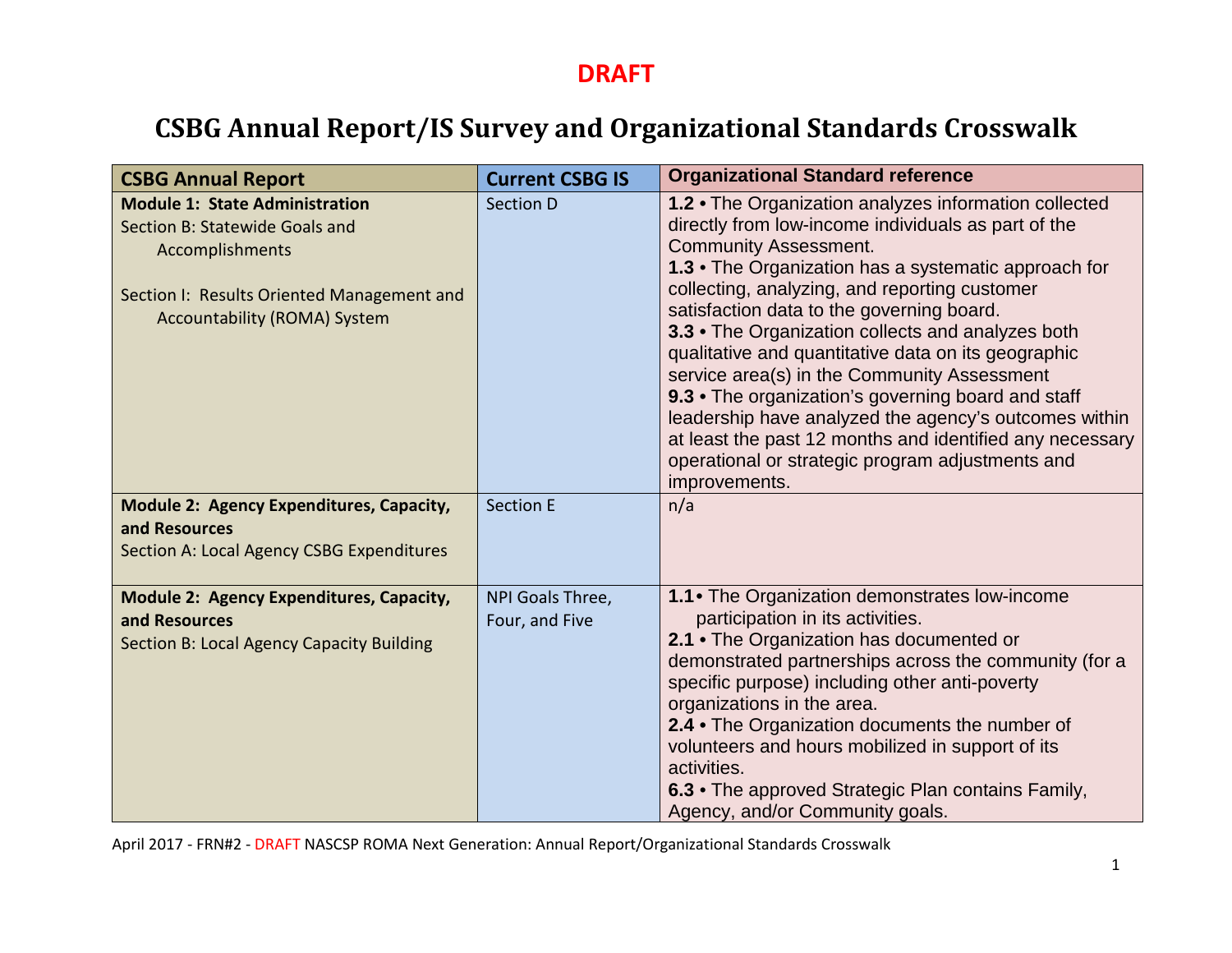| Module 2: Agency Expenditures, Capacity,<br>and Resources<br><b>Section C: Local Agency Resources</b><br>Administered by the CSBG Eligible Entity          | <b>Section F</b>                       | 8.7 • The governing board receives financial reports at<br>each regular meeting that include the following:<br>1. Organization-wide report on revenue and<br>expenditures that compares budget to actual,<br>categorized by program; and<br>2. Balance sheet/statement of financial position.<br>8.12 • The organization documents how it allocates<br>shared costs through an indirect cost rate or through a<br>written cost allocation plan.                                                                                                         |
|------------------------------------------------------------------------------------------------------------------------------------------------------------|----------------------------------------|---------------------------------------------------------------------------------------------------------------------------------------------------------------------------------------------------------------------------------------------------------------------------------------------------------------------------------------------------------------------------------------------------------------------------------------------------------------------------------------------------------------------------------------------------------|
| <b>Module 3: Community Level</b><br>Section A: Community Initiative Status Form                                                                            | n/a                                    | 2.1 • The Organization has documented or<br>demonstrated partnerships across the community (for a<br>specific purpose) including other anti-poverty<br>organizations in the area.<br>4.4 • The governing board receives an annual update on<br>the success of specific strategies included in the<br>Community Action plan.                                                                                                                                                                                                                             |
| <b>Module 3: Community Level</b><br><b>Section B: Community National Performance</b><br><b>Indicators (NPIs)</b><br><b>Section C: Community Strategies</b> | NPIs Goal Two and<br><b>Goal Three</b> | 2.1 • The Organization has documented or<br>demonstrated partnerships across the community (for a<br>specific purpose) including other anti-poverty<br>organizations in the area.<br>6.3 • The approved Strategic Plan contains Family,<br>Agency, and/or Community goals.<br>9.2 • The Organization has a system or systems in place<br>to track Family, Agency, and/or Community outcomes.<br>9.4 • The organization submits its annual CSBG<br>Information Survey data report and it reflects client<br>demographics and organization-wide outcomes. |
| <b>Module 4: Individual and Family Level</b><br>Section C: All Characteristics                                                                             | <b>Section G</b>                       | 9.1 • The Organization has a system or systems in place<br>to track and report customer demographics and the<br>services they receive.<br>9.4 • The organization submits its annual CSBG<br>Information Survey data report and it reflects client<br>demographics and organization-wide outcomes.                                                                                                                                                                                                                                                       |